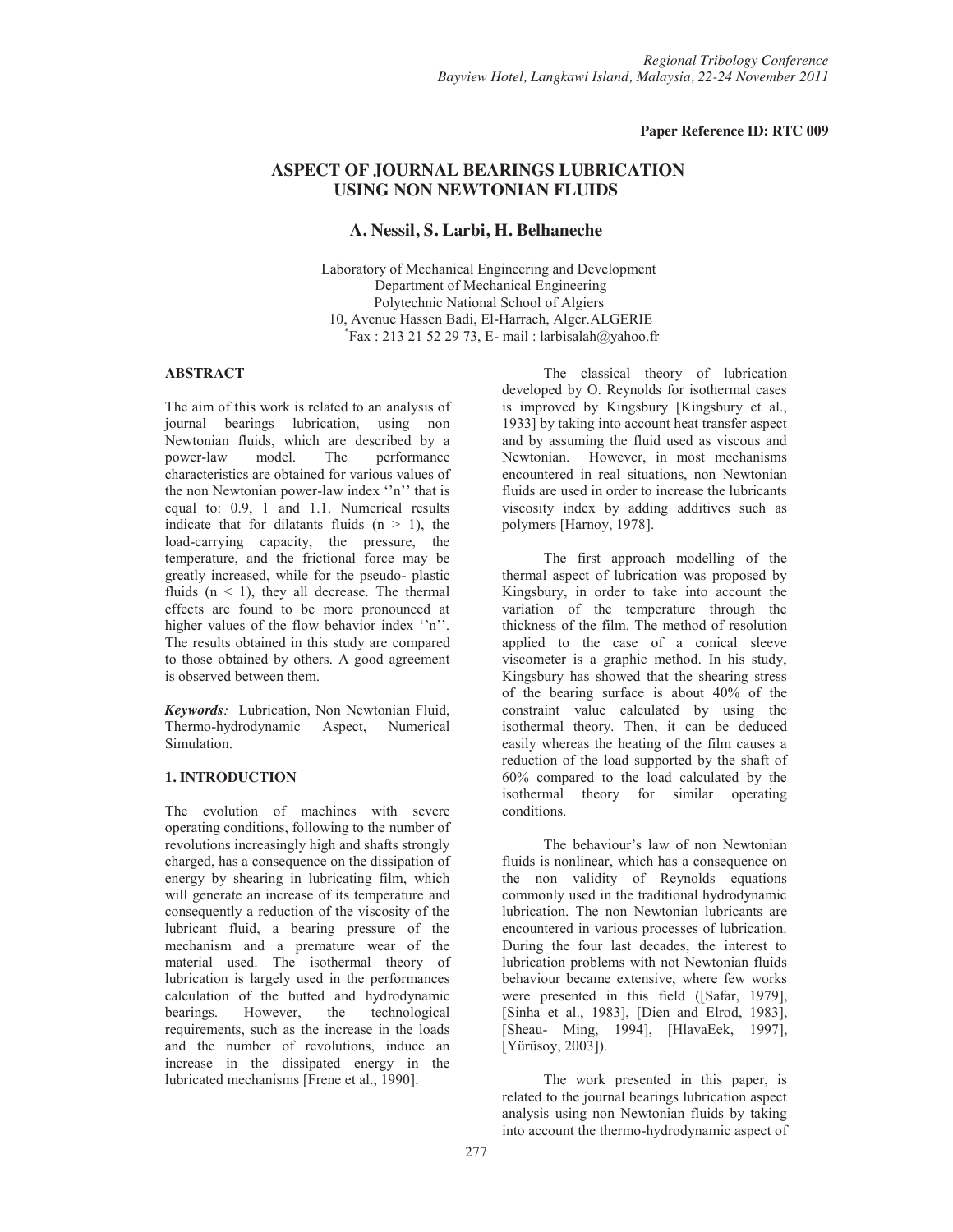the problem. It consists in a comparison of the temperature, the pressure distribution and the load, in the various components of the journal bearings, by using different lubricants.

#### **2. MATHEMATICAL MODELLING**

#### **2.1 Physical Model**

Figure 1 gives a schematic representation of a journal bearing system. It consists of a bearing with a centre  $O_B$  and a radius  $R_B$ , and a shaft with a centre  $O_S$  and a radius  $R_S$ . Under the load action, the centres  $O_B$  and  $O_S$  do not coincide. The distance  $O_B$   $O_S$  is called the absolute eccentricity. If the axes of the bearing and the shaft are parallel, and if we neglect the elastic strain of surfaces, under the effect of the temperature and the pressure, these two parameters are sufficient to locate the position of the shaft inside the bearing. The radius  $R_B$  is approximately equal to  $R<sub>S</sub>$  in the contact zone, between the bearing and the shaft, and then we can neglect the curve shape of the film, develop the bearing and compare it to a plan shape.



Figure 1 Schematic representation of the journal bearing.

#### **2.2 Governing equations**

The mathematical modelling of the problem is based on conductive heat transfer equations, for the bearing and the shaft, and on energy and momentum equations, formulated by Reynolds equation, for the lubricating film. The generalized Reynolds equation is given by [Tsann-Rong, 1991]:

$$
\frac{\partial}{\partial x}\left[G\frac{\partial p}{\partial x}\right] + \frac{\partial}{\partial z}\left[G\frac{\partial p}{\partial z}\right] = U\frac{\partial}{\partial x}\left[h - \frac{I_2}{J_2}\right] \tag{1}
$$

Where 
$$
I_2 = \int_0^h \frac{y}{\mu_a} dy \cdot J_2 = \int_0^h \frac{dy}{\mu_a} \cdot R = \int_0^y \rho(x, \xi, z, t) d\xi
$$

$$
F = \frac{1}{J_2} \int_{0}^{h} \frac{R}{\mu_a} dy \cdot G = \int_{0}^{h} \frac{R y}{\mu_a} dy - I_2 F \cdot U = \omega R_S
$$

The thickness of the film, h, is (see figure1).

$$
h = C(1 + \varepsilon \cos \theta) \tag{2}
$$

With  $C = (R_B - R_S), \varepsilon = e/C, \theta = x/R_S$ 

In Cartesian coordinates system, balance energy equation in lubricating film is given by:

$$
\rho \cdot C_p \left[ u \frac{\partial T}{\partial x} + v \frac{\partial T}{\partial y} + w \frac{\partial T}{\partial z} \right] = K \frac{\partial^2 T}{\partial y^2} + \mu_a \left[ \left( \frac{\partial u}{\partial y} \right)^2 + \left( \frac{\partial w}{\partial y} \right)^2 \right] \tag{3}
$$

Within the bearing, the thermal phenomena are governed by the conductive heat equation given by:

$$
\rho C_p \frac{\partial T}{\partial t} = K \Delta T
$$
  
(4)

Taking into account the cylindrical shape of the bearing, the above equation will be then:

$$
\rho \cdot C_p \frac{\partial T}{\partial t} = K \left[ \frac{1}{r} \frac{\partial}{\partial r} \left( \frac{\partial T}{\partial r} \right) + \frac{1}{r^2} \frac{\partial^2 T}{\partial r^2} + \frac{\partial^2 T}{\partial z^2} \right]
$$
(5)

The heat transfer process in the shaft is governed by the equation of energy in a steady state. According to the experimental results of Dawson [Frene et al., 1990], the temperature of the fast revolving shaft is independent of the angular coordinate, θ. Under these conditions the equation of heat is written [Tsann- Rong et al, 1991] as:

$$
\frac{1}{r}\frac{\partial}{\partial r}\left(\frac{\partial T}{\partial r}\right) + \frac{1}{r^2}\frac{\partial^2 T}{\partial r^2} + \frac{\partial^2 T}{\partial z^2} = 0
$$
 (6)

#### **2.3 Boundary conditions**

The boundary conditions used for the film are those of Swift- Stieber [Tsann-Rong et al, 1991]. They take into account the conservation of the flow at the rupture of film, and they are expressed by the pressure conditions as follows

$$
P(\theta_s, z) = 0, \frac{\partial P}{\partial \theta}(\theta_s, z) = 0 \tag{7}
$$

About the bearing, the boundary condition is given by the continuity of flow between ambient air and the external surface of the bearing. It is given by:

$$
-K_B \frac{\partial T}{\partial r}\bigg|_{r=R_B} = h_B \left[ T \big|_{r=R_B} - T_A \right] \tag{8}
$$

The interface condition, between the lubricant and the internal surface of the bearing, is given by the below condition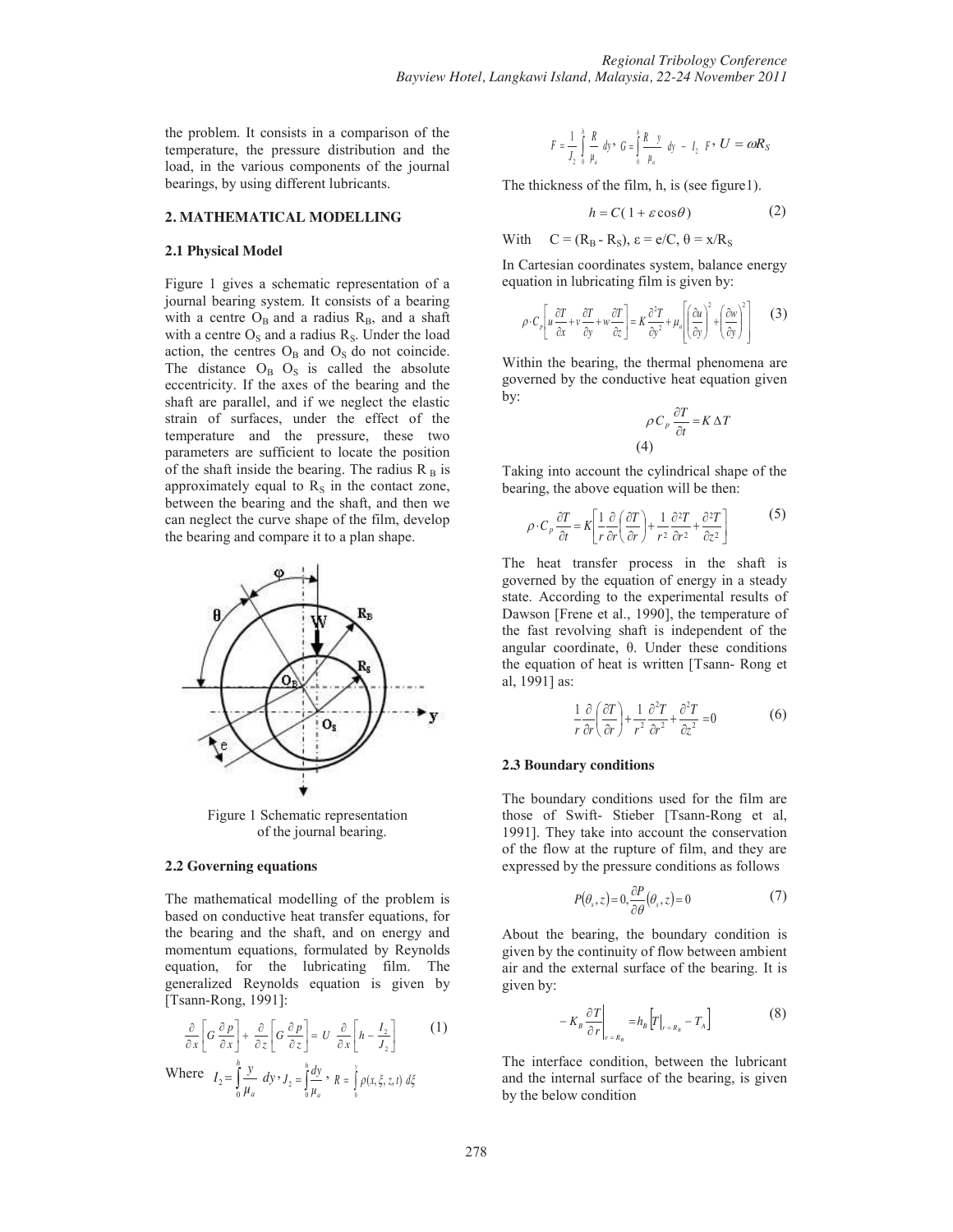$$
K_F \left. \frac{\partial T}{\partial y} \right|_{y=0} = -K_B \left. \frac{\partial T}{\partial r} \right|_{r=R_B}
$$

(9)

For the shaft- film condition, because the shaft is fast in rotation, this flow is independent of the angular co-ordinate, thus we integrate the heat flow leaving the film on a crown of a radius equal to the radius of the shaft and with a width, dz. Then, it is given as follows:

$$
K_s \frac{\partial T}{\partial r}\bigg|_{r=R_s} 2\pi R_s dz = -K_r dz \int_0^{2\pi} \frac{\partial T}{\partial y}\bigg|_{y=h} R_s d\theta
$$
 (10)

The boundary condition between the shaft and the film fluid is given by the continuity of heat flow at the interface. It is given by:

$$
-K_s \frac{\partial T}{\partial z}\bigg|_{z=0,l} = h_s \left[ T \big|_{z=0,l} - T_A \right] \tag{11}
$$

### **3. NUMERICAL SIMULATION**

The solution of the problem requires the resolution of Eqs.  $(1)$  -  $(6)$  with the boundary conditions (7)- (11). These equations are solved numerically by using the finite difference method [Carnahan, (1969)].

### **4. RESULTS AND DISCUSSION**

The journal bearing used is that of [Sheau-Ming et al., 1994]. It has two components, one representing the shaft and the other the bearing, the system is supplied by lubricant fluid through openings, which emerge in an axial groove. The experimental data used are given by table 1.

Table 1 Technical data used for the numerical simulation.

| Journal bearing length          | $1 = 10^{-1}$ m                    |
|---------------------------------|------------------------------------|
| Shaft radius                    | $R_s = 5 \times 10^{-2}$ m         |
| External bearing radius         | $R_B = 10^{-1}$ m                  |
| Radial clearance                | $C = 10^{-4}$ m                    |
| Ambient temperature             | $T_A = 40 °C$                      |
| Initial temperature of          | $T_{\rm al} = 36.8 \ ^{\circ}C$    |
| lubrication                     |                                    |
| Coefficient of equation (13)    | $m_0 = 0.0323$ Pa/s                |
| Coefficient of equation (13)    | $\beta_f = 0.037$ °C <sup>-1</sup> |
| Initial pressure of lubrication | $Pa = 70103 Pa$                    |
| Lubricant density               | $p = 860 \text{ kg/m}^3$           |
| Lubricant specific heat         | $C_p = 2000$ J/kg.K                |
| Bearing thermal conductivity    | $K_B$ =50.84 W/m.K                 |
| Shaft thermal conductivity      | $K_s = 52.0$ W/m.K                 |
| Film thermal conductivity       | $K_F = 0.13$ W/m.K                 |
| Bearing convective heat         | $h_B = 80W/m$ .K                   |
| transfer coefficient            |                                    |
| Shaft convective heat transfer  | $h_s = 100$ W/m .K                 |
| coefficient                     |                                    |
| Revolution speed                | $N = 2000$ rev./min                |

The law of the lubricating oil viscosity used in experiment is given by [Sheau-Ming et al., 1994]:

$$
\mu_a = m(t) \cdot \left[ \left( \frac{\partial u}{\partial y} \right)^2 + \left( \frac{\partial w}{\partial y} \right)^2 \right]^{(n-1)} \tag{12}
$$

With

$$
m(t) = m_0 \cdot \exp\left(\beta_f \cdot (T - T_0)\right) \tag{13}
$$

Fig. 2 shows the evolution of the pressure in the film, according to the circumferential co-ordinate, and for various values of index of structure n, where we can note that the pressure increases with the increase of this index.



Figure 2 Evolution of the pressure versus the coordinated circumferential for different value of n.

The use of the dilating fluids gives an increase in the pressure of load, which reaches up to 122 % the value obtained by the use of Newtonian fluids for the same operating conditions.

Figure 3 gives the pressure evolution in the film versus the circumferential co-ordinate, for different values of structure's index n, and for two different cases (thermo hydrodynamic and isotherm).

The variation of the pressure between the isothermal and the thermo-hydrodynamic cases increases with the increase of the index of structure. We can also note that the heating effect is more outstanding for the dilating fluids, where the variation of the results between the two cases, isotherm and thermo-hydrodynamic is very large (reached up to  $116\%$ ), that is justify the importance of the thermohydrodynamic aspect analysis in the case of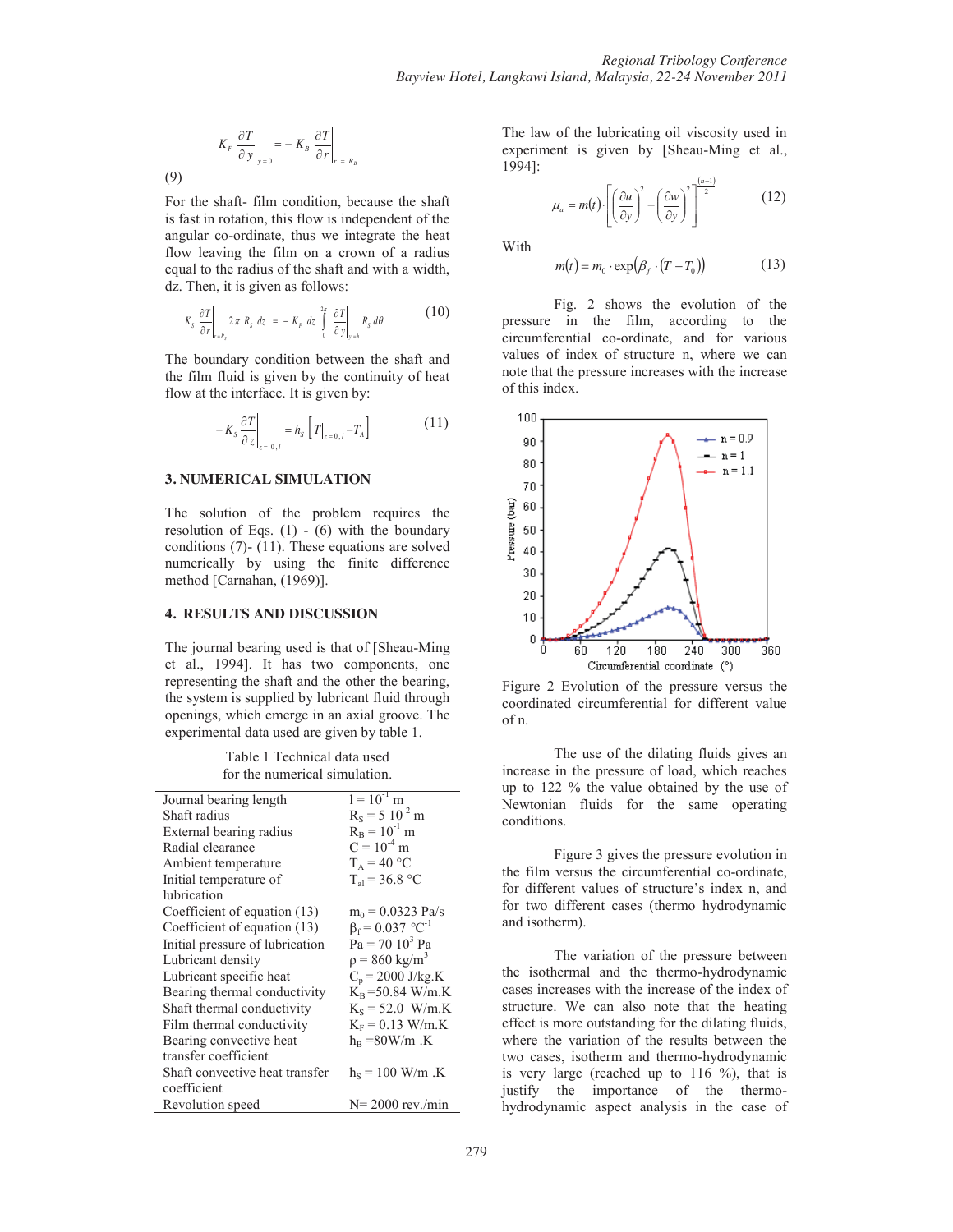such fluids. However, for the pseudo-plastic fluids, the variation is the very weak, the thermo-hydrodynamic aspect have not a great influence.



Figure 3 Evolution of the pressure versus the coordinated circumferential for different value of n. Comparison between isothermal and thermo-hydrodynamic cases.

Figures 4 and 5 show the influence of the revolution number by minute on the isothermal lines for a fixed index structure. The temperature increases with the revolution number by minute.

Figures 6 and 7 represent the bearing and the film temperature evolutions, according to the circumferential coordinates and the film thickness, and for various values of index of structure n, where we can note that the temperature of the film and the bearing increases with the increase of index n.



Figure 4 Isothermal lines of the journal bearing for :  $N = 1000$  rev./min and n=1.1.



Figure 5 Isothermal lines of the journal bearing for :  $N = 3000$  rev./min and n=1.1.



Figure 6 Evolution of the bearing internal surface temperature according to the circumferential coordinate and for different value of n.



Figure 7 Evolution of the lubricating film temperature according to its thickness and for different value of n.